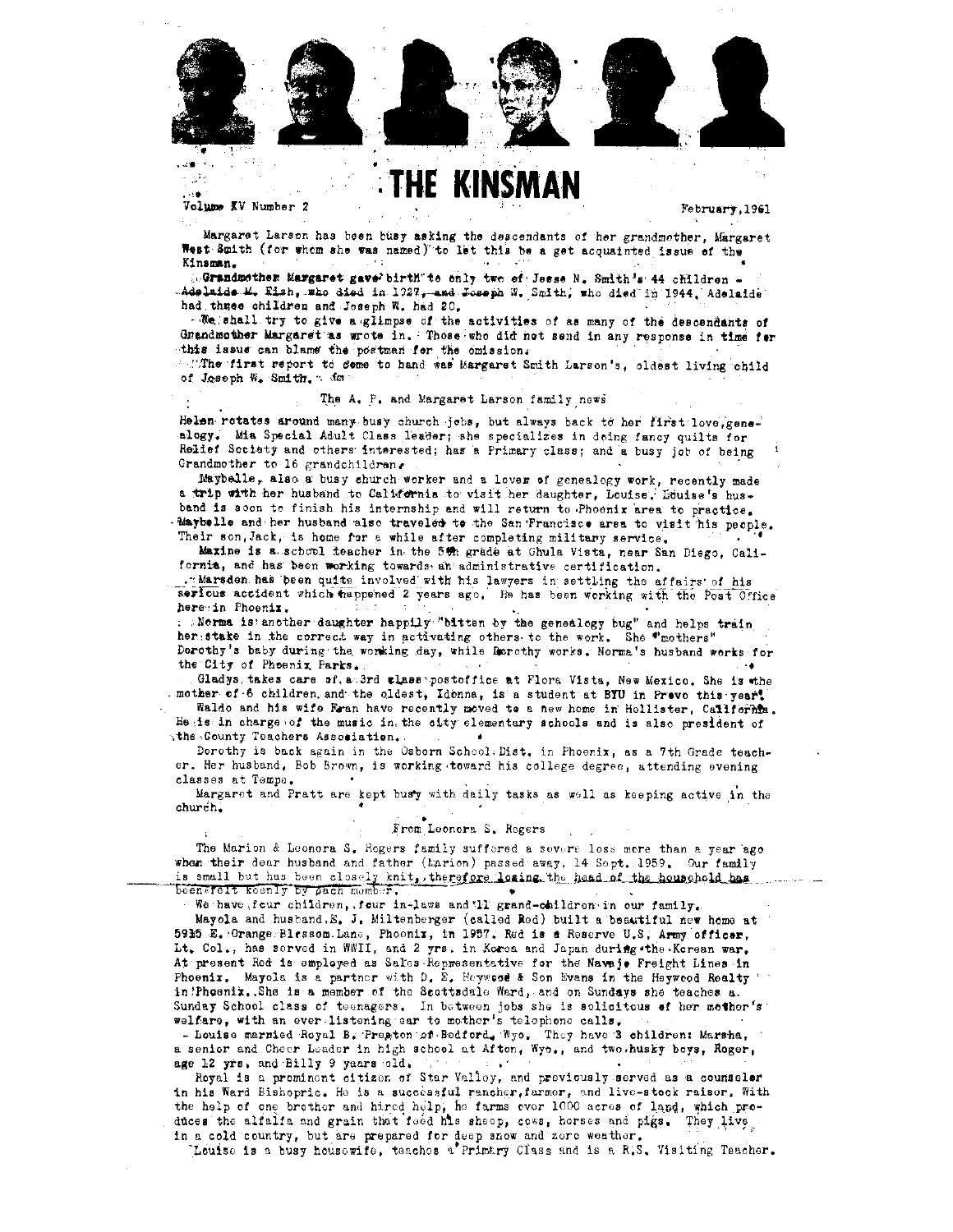Pagé 2 Bess married Dr. F. W. Hricksen, a Dentist. He is also Snowflake's 2nd Mard Bishop. The Ericksons have 3 children, Jimmy, Mary Ann, and Christine. Jimmy is 15 grs old, a Sophmore in Snowflake Union High School. He is an Eagle Scout and attended the International Scout Jamboreo last July at Colorado Springs. Mary Ann (named for her grandfather Marion) is 4 yrs old. Christine is 2 yrs old. They are a couple of busybodies. Last year the Ericksens built a fine new Medical-Dental Clinic in Snowflake, with space for two Dentists and a Medical Doctor. The Dentists space is busy but they are still looking for an M.D. to take care of Snowflakes influx population. The Ericksons purchased Marion Regers residence, and Bess takes real joy in keeping the big home beautifully well kept, and besides her duties in the Ward organizations she, serves, on the local School Board as a Trustee,

M.R. (called Scully by his friends) married Emma Lee Luke. They have five children 3 beys and 2 girls, namely: Scott Lamar, David Smith, Jerri Lee, Marion Rand and Suzette, born last October 1960. M.R. lives in Prove, Utha. He aperates a beautiful store on the corper of Center and University Avenue + The deserative work of the store was designed by M.R. and Lee, and is a credit to the City of Provo. M.R. sells allpatterns of Silver Ware Table Service; table linens, china, cut glass, fluster Creft Cook Ware and diamond rings. His trained salesmen sell and distribute his merchandise in Utha, Nevada, Idaho and Arizona, He says the store should have been set up either in Salt Lake City or Phoenix, Arizona. M.R. helped establish the Little Country Club in Provo. He is a golf enthusiast. He is active in Provo Chapter of Commerce and works as a cub scout leader in his home ward.

! Mothers can usually see the virtues in her own children if no body else can. Thus the above interpretation of our family. As for me, I am quite content to let younger women carry the big responsibilities in the community and Ward, while I serve just as a Relief Society Visiting Teacher and a Set-Apart Temple Worker serving every evening in the Arizona Temple.

Salt Lake City, Jan. 12, 1961

I am wishing for everyone a wonderful year in 1941. It is nice and I am proud to be a momber of the Kinsman family.

. Have just returned from California, where Lowent to welcome another precious grandsen, Michael Smith Jackson.

If I would allow myself, I could get very lanesome, as my children are all married now, but I go to work every day and between work, church and home work, I keep busy and happy. Like all mothers I would be more contented if all my family lived nearer.

Kenneth L., my oldest son, is Regional Operations Manager et the Western Division of the Post Office Dept. of the United States, with headquarters in Donver, Colorado.

Genevieve, is an able Secretary at First Federal Savings and Lean, Salt Lake City; Smith W., an accountant at Edward L. Burton Co., Salt Lake. H. Randall is a Dr. in Calif. If you are ill, he is the one who can help. Luana has given up teaching school and is starting a school of her own at home. Mary Lydell married a major in the Air Force and has traveled from Alaska to the east coast of U.S., Pennsylvania, Washington, D.C, Goose Bay Labrador then to sunny California. Robert L. is very happy in Martgage & Loan, at Prudential Insurance of America.

My life has been enriched with my 15 grandaughters, 14 grandsons, one great-grandson. I have been in hopes that any day new Luana will even out the score with another grandson, making it 15-15. All my love,

#### Mary S Monson

#### Introducing the A. E. Bushman Clan (Edith & Alenzo)

We number 46 counting every single man. Some live in Jee City, others in Utah and Washington, besides three families in the Valley of the Sun.

Beginning at the top A. E. and Edith spend their time at the Arizona Temple as Ordinance Workers.

 $\frac{1}{2}$ 

Lenore and Buren Carpenter have 5 children and live in Chaudler. Buren is a pharmacist and owns and operates the Chandler Pharmady.

EIWIN and Genevieve Bushman have 8 children, live at Joe City, Ninetsen year old " Floyd is a Sophomore at the "Y". Nyla, their 7 yr. old baby, a happy child, is the victim of diabetes, Elwin presides ever Snowflake Stake Mission.

Bp. Morris S. Bushman and Deis have 5 children. He is a division Manager at Sears, Rosbuck and Co. Preve.

Nellie and Gale K. Mortensen live in Tempe, have 5 children. Just moved to a lovely new home. Gale is a building contractor.

Pauline married Leon Miller, they have 5 children and live in Joe City. He is distributer for Texaco 011 Company.

Dean and Carolyn Bushman are both teaching in Seattle, Washe, her home town. They are busy with Ghurch work and asking all the clan to come visit them during the coming World Fair there.

Frances and Paul R. Peel live in Mt. Pleasant, Utah, and have 2 sons. He is in the : Bishopmic and is a dairy farmer.

#### JESSE M. SMITH FAMILY

TSince Chrittmas most of our time has been apent traveling back and forth to Mesa. Too wonderful days were spent at the Leadership week, last Tuesday and Wednesday was spent at the Temple, and tomorrow we leave for the monthly moeting of the newly apdo. ੋ⊾ਾ ਵਾ °ô1.  $\sim$  1  $q$ .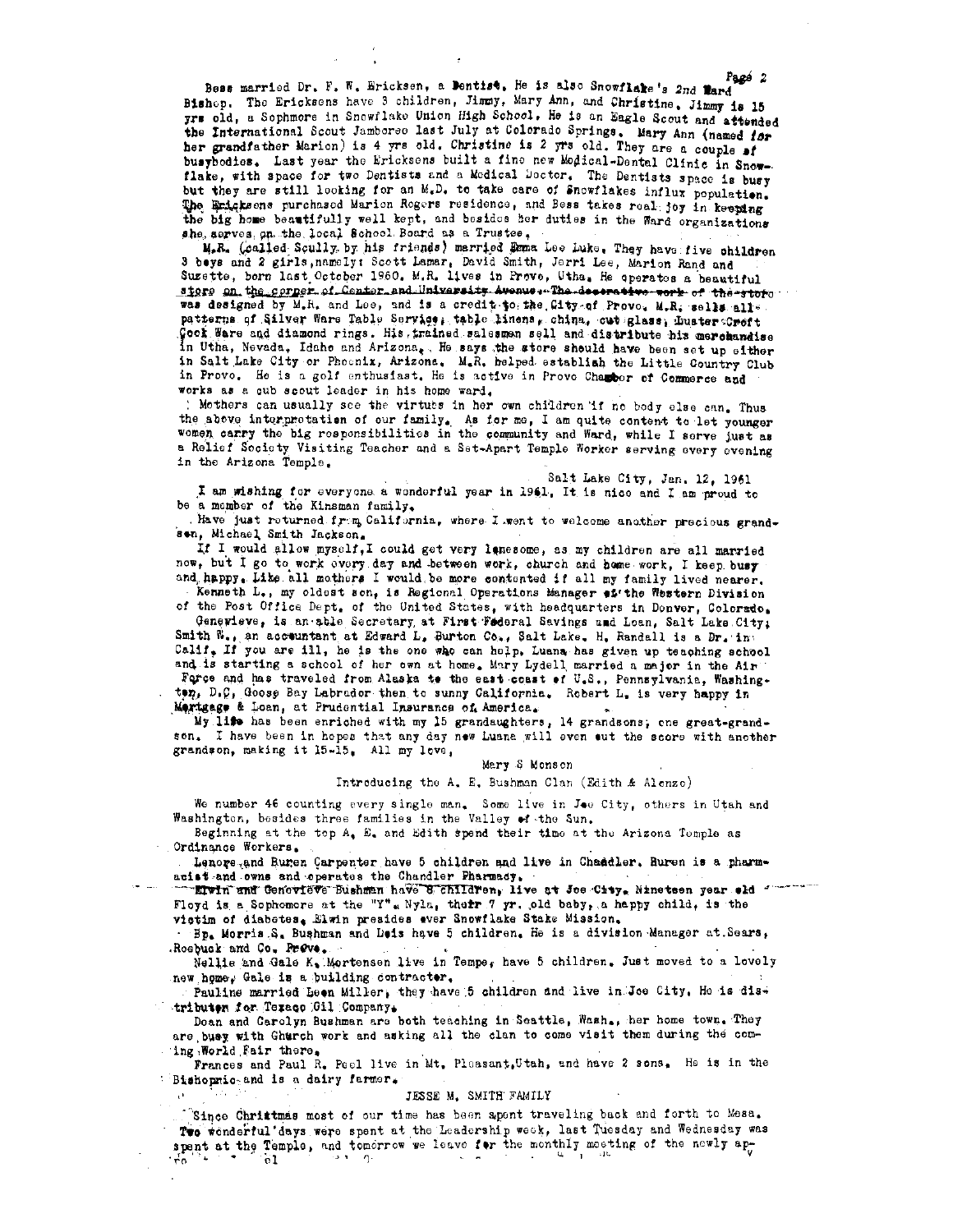pointed Jr. College Board. One appointed was made from each county in the State by Governor Fannin a few months ago. Jesse was appointed from Navajo. The purpose of the board is to try to get more Jr. Colleges established in the State. He will serve until 1964.

The Stake Presidency and the Stake YWMIA work keep us out of mischief mest of the time.

Van and Margaret and their 4 children are living in Phoenix. Van works for Motorola. Margaret is recovering rrom a serious operation. Their oldest boy graduates this vear.

Roy and Bortha live in Snowflake. They are the proud parents of 3 darling little girls and last but not least 2 fine sons. Roy teaches at the Jr. High.

Earl and Jane are Snowflake residents also, Earl quit his school teaching job and is now a building contractor and Real Estate Agent. He has finished a number of homes in town the past year. They are anxiously avaiting the word from Phoenix, of the birth

of the baby they plan to get. Lilia and Dave Soegmillor are still in New York, Dave hopes to have his Dr. Degroe

by June. They are very hopeful of coming West to teach when his school is finished. Lilia has been working for some time in order that Dave could put in more time on his studies. They have one son, Jesse.

Marilyn and Loland are enjoying their lovely new home. It is so large that some have even called it the third ward. Leland is in the store with his dad. Lee and Lynn are fast outgrowing babyhood and promise to be a couple of fine young men.

Peggy and Steve Hatch live in Prescott. Stave has a jewelry stere. Peggy is recovering from a serious concussion and nervous condition. She and the four children two boys and two girls, were home with us for about six weeks before Christmas. She is better but recovery seems slow.

Anne is in Oklahoma enjoying her Mission. She only has a few more months before coming home.

Buck and Jean Smith and Jeri live next door in the old house where Jesse was born, Buck works for Western Moulding.

Ruth and Ronald are sephemore and freshman respectively. They play in the band and kon is on the freshman basketball team, They both work in the store after school (not by choice always) and on Saturdays. Ruth is counting the days now until March when sho can get her drivers license, Her parants are also counting the days but not for the same reason.

### J. Fish Smith Family

The present Kinsman plan seems to be to get an FBI report on each of us. I, J. Fish Smith, the second child and first son of Joseph W. Smith and Della F. Smith, married Lillian Fountain. We have 5 children, Anadel, Menlo, Amy, Erma and Shirley. Anadel graduated at Stanford, and the others graduated from the university here in Salt Lake City. All are married and we now have 9 grandchildren.

Anadel's husband, Dr. Karl L. Brown, is a research physicist at Standord. Karl is the main man in spectromagnotic industries.

Menlo married Mary Jean Jacobson in Salt Lake City. He manages the Fruzola business in St. Louis. That part of the business is jointly owned by us and the five children. Most of our business is now done from St. Louis and we have distribution in all parts of the United States and some foreign countries.

Amy married Owen R. Smith Jr. who is also a graduate from the University of Utah. They have the Cascade Pool business in Castro Valley, California.

Shirley married Carl V. Larson, Jr. He is a graduate of Cal. Tec., but has taken work at Standord in business. He went to work for Varian and Associates as an electrical engineer in Palo Alto, Calif., but is now in the business end of sales.

#### Ernan Smith Family

I, Ernan H. Smith, am the sixth child and fifth son of JWS and DFS. I married Mary Young, and wo have 5 children and 5 grandchildren. I am employed as a fireman at the powerhouse of the L.D.S. Hospital in Salt Lake City. The childron are Ernan Y., Vorleon, Marion, Janoil and Ray.

Ernan lives in Springville, and is attending the BYU, majoring in electronics. His wife Margaret teaches in the Springville High School. They have a two year old girl. Verleen the clusst daughter lives with us here in S.L.C. and works in the Primary Children's Haspital, Marion is also attending the BYU majoring in English. His wife Renee gives music lessons. They have a paby boy, Janeil married Jobeph Hicks, Jr., gees by the name of Junior. They live in Rossevelt, Utah, and he is the principal of the Althera High School about 5 miles out of Recsevelt. Ray and his wife Carol live in Pekin, Ill, where he is employed as a chemist with the Corn Products Co. They have one girl a year old. Ernan, Varleen and Marion have each completed a two year mission.

## Lafayette S. and Alice Smith Kartchner Family

On October 5, 1921, Lafo and Alice were married in the Salt Lake Tomple by George F. Bichards. Lafe's vocation was U. S. Forest Ranger. so we didn't live long. in any one place. There is an old preverb which says "A polling stone gathers ne moss". We dian't gather very much carthly wealth but we did find many good and faithful poople and friends. They bring lots of pleasure and happiness to us as we contact them from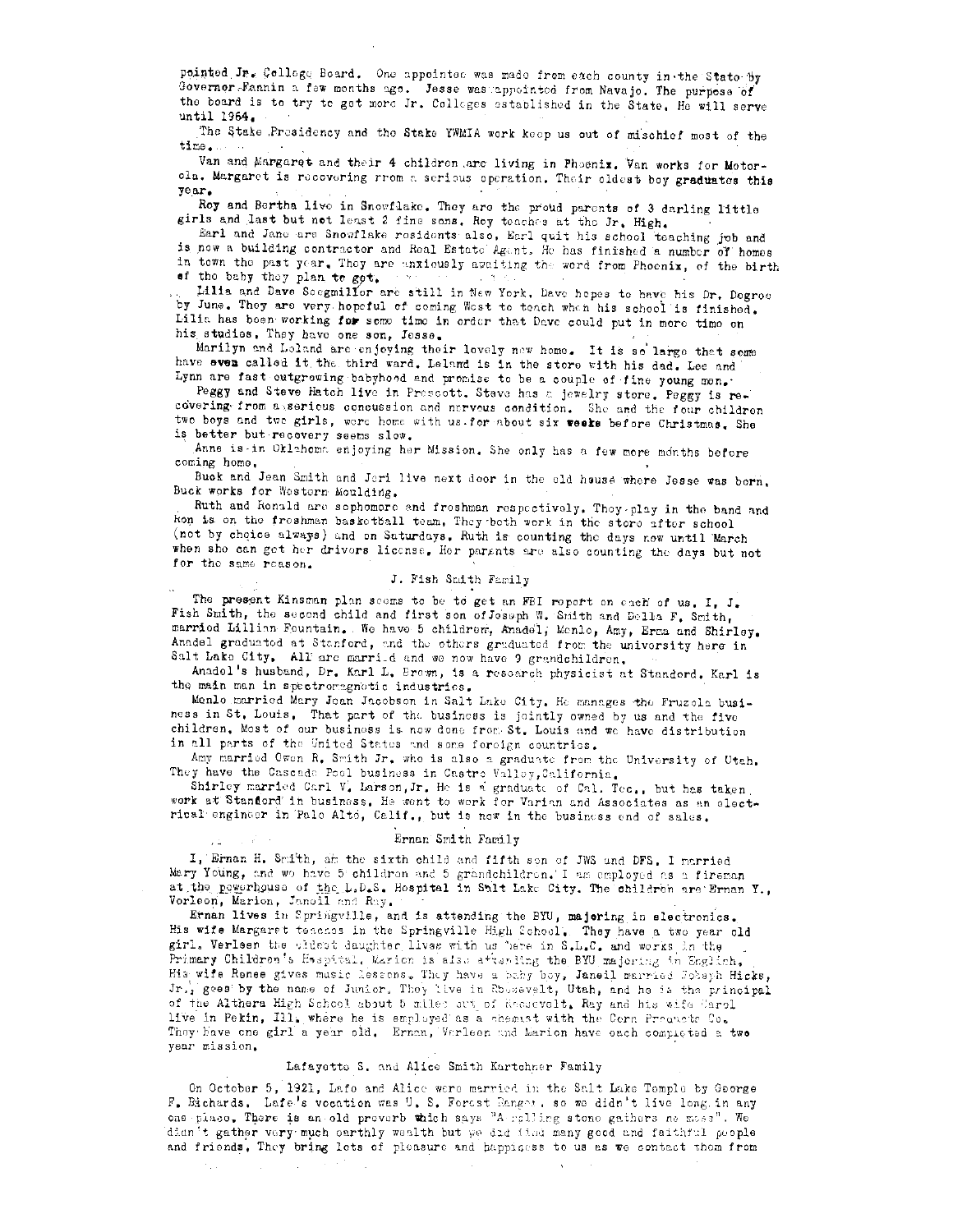timo to timo. On December 20, 1955, we moved from Eagar to Mesa. The last of May, 1956, Lafe retired from the Forest Service and Mesa has been our happy home for the last five years.

The Lord has blessed us abundantly all thru our lives. Since Lafe's retirement from the Service he has had a good job at the County Court House in Phoenix. He is at this time the President of the Spanish American Branch in Mesa. It is quite a hard job to keep all these Lamanites happy. We find some very geed and faithful people among them.

Felice graduated from BYU in June 1944, majoring in music. She taught school a few months then married Robert Stanley Swain who has been a teacher and administrator of schools. At the present time he is selling life insurance. They have 3 boys and 2 girls. Felice is a busy girl playing and singing in the different wards and at funerals and weddings. She gives music lessons both organ and piano. Their home is in Phoenix.

Roxie, our second daughter, died when she was six menths old.

Lucole, our third daughter, graduated from EYU in June 1948, majoring in Sociology. She filled a mission in the Eastern States. She married John Rees Christiansen September 1951. They have 3 boys and 1 girl. John is a Dector in Seciology and teaches at the "Y". He is also Bishop of one of the wards at the BYU. Lucele keeps busy as a Bishop's wife in the ward, and with her little family.

Rulen George, our first sen, graduated from BYU in August 1954, majoring in Goology. He married Barbara Bernicce Beaty, a very fine stenographer, They have 2 boys and 1 girl. Rulon works for the Southern Pipe & Casing Co. He also teaches Seminary every morning and is a Stake missionary. Barbara keeps busy in Primary and with her family. They live in Glendora, California.

Rey Burton, our second bey and fifth child, is attending the University in Tempe, Arizona, majoring in Latin Amorica affairs. Roy went on a mission to Mexico, returning in July 1958. He married Shirley Lerue Reynolds, a school teacher and a faithful worker in the church. They have one little boy and are looking for another child in a few menths. Rey gives guitar lessons at Milano's Music Center to help himself thru school. He is in the presidency of an Elder's Querum in the Alma Ward. He is one of the fifty singers in the Arizona State University Concert Choir which is at present on a singing tour to Universities in two neighboring states.

#### DELLA and PAT MILLER FAMILY

Norene has been secretary to Clifford 0. Gladhill, President of Great Lakes Mission in Fort Wayne, Indiana for some months. While there she met, liked and worked with Gloria Schnobly, daughter of Anna Flake Schnobly - small world ho?

She is currently enjoying her labors immensely in Toledo, Ohio for her romaining .<br>weeks

Sheila is in her Junior year of College of Education at the University of New Mexico here and Alan is in the Tenth Grade at Valley High. Any extra hours (and some that aron't) are spent in playing and practicing Basked Ball in the All Church and City Hi Longuo. The Junior team is hoping to win next 4 games which would make them eligible to play at the Regional tournament in Denver. They have only lest one game so far by 1 point. Kindest regards to all. Dolla S. Miller

#### AGNES & OLIVER KNAPP Family

Eric wen't be home during the holidays. He plans to stay back at Annapolis and try to catch up on his English and Russian studies. Eric was fortunate in obtaining a floot appointment to the Naval Academy, where he is currently enrolled after completing the Navy Prop School at Bainbridge, Maryland.

Frank joined the Army last June after graduating from San Manuel High School. He is expecting to finish third or fourth in his class at the Aircraft Frame Repair School, Fort Eustis, Virginia. After a 20-day leave at home, Frank will report to Fort Dix, N.J., for shippent to Germany.

"Carol" is a sopherore at San Manuel High School. She is enjoying the Seminary program and band very such. Maradel is in the seventh grade at Oracle Elementary School where she is deing very well.

Mother has had a trying time teaching the B fourth grade group, but she hopes to get her socond wind during the holidays. Dad is using his time to run our now home in Oracle. We were the first family to move into a subdivision located in the foothills of the Santa Catalina Mountains. Dad is especially pleased with the view and the fact he's paying nalmore rent.

After a dismal surmer scholastically at Arizona State University, I changed majors and returned to the University of Arizona where I am an upper-division sephemore. Donald Knapp.

#### SNOWFLAKE NEWS

Unclo Andrew Regers is spending a fow days in St. Johns visiting his sister, Clara Sherwood,

The L.N. Smith family had all their children home at some time during the holidays: Carma and husband, Richard Hoywood, relaxed a few days here before returning to the grind of Medical School in Salt Lake City. Carma teaches Home Ec. in a Jr. High School there. Richard will begin his internship in June, but hasn't definitely made up his mind where it will be, he has several good offers. Alene and Karl Kenney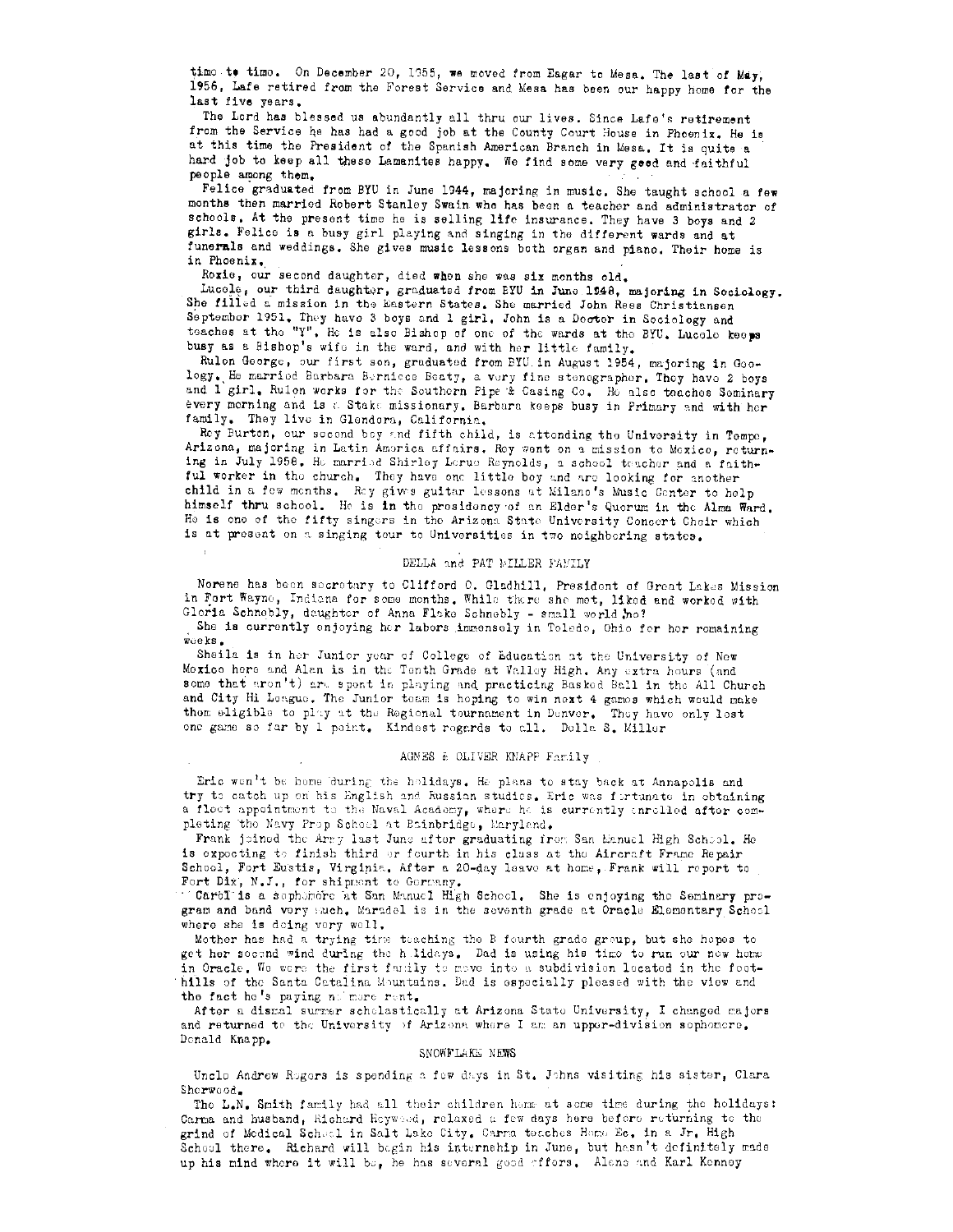spent New Years' week end at home... a delightful, happy couple. They live in Phoenix, Karl is a pilot for the Frontier Air Lines. Milo and Marguerite went to Seattle during the holidays to get a new truck for the Smith-Heywood truck lines, and Grandma Fern took care of the two babies --- What a handful! how does Marguerite do it?

Aunt Lorana Broadbent spent Christmas with her daughter Emma Dexter in Fontana, California; then returned by way of Snowflake to spend a few days with Jess and Helen and family, Jess took her back home. Jess is one of the engineers on the new pulp and paper mill...they are enjoying their lovely big, new home, which Jess built last year.

Lots of missionaries both returning and leaving: Those leaving recently from the kinsman clan are:

Eugone Webb, son of Luclla and Maurice, Central American Mission Cathorine Docker, dau, of Lorenzo and Anna, Eastern Atlantic States Jay Flake, son of Vincent & Leonora, Hawaiian Mission Jeddy Flake, son of Virgil & Gerda, Central Atlantic Those returning:

Tony Hendrickson, son of Ida and Hy, Austrialian Gerald Flake, son of Vincent & Leonora, New England States

Ray Flake, son of Bruce and Irene, Central States

Patricia Decker, dau, Lorenzo and Anna, Swiss-Austrian

Fred Decker, son of Lorenzo & Anna, Uruguayan

Larry Smith, son of Edna, New England States

Dean Flake, son of Gerda and Virgil - Southwest Indian Mission

Colloge Kids home for the Holidays:

From the BYU: Larry Smith, son of Edna.<br>From Tempe: ASU - Cloon Flako, dau. Virgil and Gerda; Carol and Sharon Hendrickson (Tony will be there this next semester), children of Ida and Hy.

From Flagstaff: ASC - Barbara Smith, dau. of Edna.

#### New Buildings:

Progress is being made on the new pulp and paper mill - according to reports the construction is up to schedule. The administration building is finished, one water tower, railread spurs and other important items. As yet the big construction crew hasn't come in, but the now bearding house (old bank building) is filled to capacity.

There is favorable talk that Snowflake will have natural gas in the next few years. The pulp mill will use it for fuel.

Lehi Hunt and family, wife Barbara, dau. of Rett Goodman, have moved into a new home on the hill south of their present home. Also H. Frest, is enjoying a new home on the hill. Earl Smith has built a duplex on the lot back of Dr. Clawson's home. Quentin Hale is building a beautiful new office building for his Beneficial Life Insurance business. Many new homes are built and being built especially the new housing development on the hill west of water tank. Five homes have been completed and most of them sold and the plan is for 192 homes on the hill, F.H.A. financed with driveways and paved reads. The White Mountain Lumber Company is building a large store where the old depot new stands. The depot will be moved out west of town at the "Y" of the railroad in a year or so.

## New Babies:

Grandbabies for Bruce and Irene: Lavena, in Chicage, husband is studing Dentistry, Grandma went to help. Leona, in Provo, husband is going to BYU - grandma helped her alse. Rolf -- Snowflake.

Grandbabies for Gerda and Virg: Dixie, a girl, Gorda went to Chillicothe, Mo. to help. Jake and Mary, a boy, born in Mosa. Dean and Rita, a boy, born in McNary.

Glenn Flake won the election for County Sheriff, he has rehired Harvey Ballard as Deputy for Snowflake.

Cleone Flake announced her engagement to Carvel Selemon of Taylor. Will be married in June.

## WEST GENEALOGY- A report from Margaret S. Larson

"The descendants of Samuel Walker West are new organized as a family - for genealogical offorts. Mary West Riggs is the President and we are approciating the suggestions and inspiration that Cousin Henry L. Smith is giving.

We have recently sent out a circular letter to all the older descendants of the family - It has been semething of an effort to get proper addresses of all these folks. They are pretty well scattered in Arizona, Utah and California, etc. We are still receiving some nice replies. After mailing out three hundred letters - we had made the comment - if each letter could rate end dollar, it would be just wonderful. A big share of these letters went to grandchildren and great-grandchildren of Erma

Seraphine West Smith and Margaret Fletcher West Smith.

Also from the John Anderson West family of members in California, we have had some very generous replies. Where a personal check is sent that paid check is a good enough receipt, but when cash is sent we are deing our best to properly care for it, the we are not always able to return a personal receipt.

A master copy of what has been accomplished on the West family lings has been produced and is to be available at the Mesa Geneal esical library.

Have just received a letter from our noice Lelia Seegmiller now living in New York. She is taking advantage of going to those famous N. Y. Libraries and we can certainly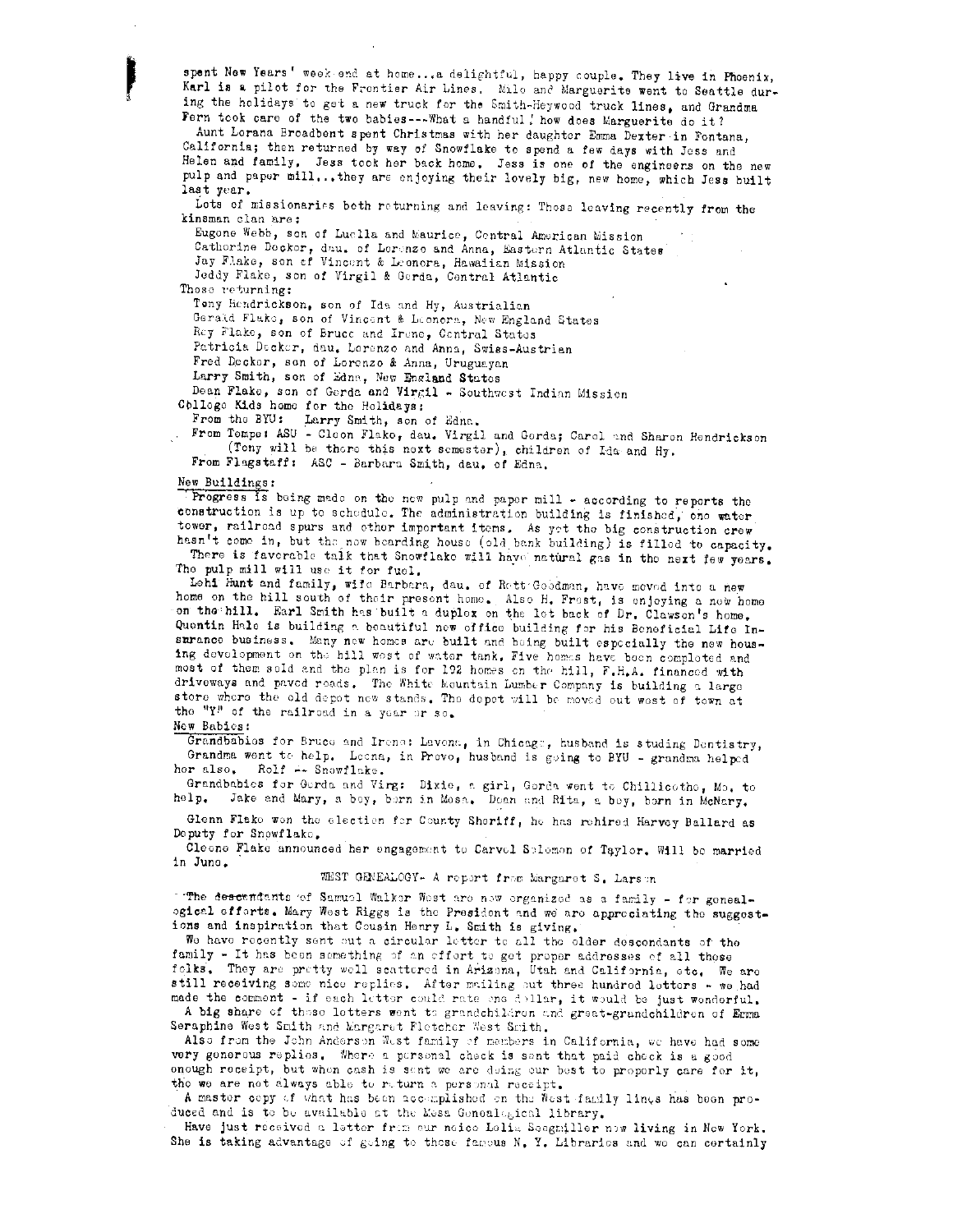appreciate her sudden genealogical enthusiasm.

Evrithese of the family whe are interested, we can get duplicates of the master copy made, if there are as many as one hundred who are interested.

EXCERPTS FROM ---- FUN IN SNOWFLAKE ---- (By permission) As remembered by Louise Larson Comish.

. What did the Snowflake young people have in the way of diversion, since there were no movies, either silent or otherwise, no radio, no television, no telephone, no family car? You will be surprised to learn what wonderful entertainment we had, way back in the early 1900's.

A little girl's earliest plaything is a doll. Mine was quite different from the commercial kind, for example, the corn doll. It was nothing more than an undoveloped ear of corn. Even so, it was a delight to play with, for it was small, fragils, and beautiful--a sbrt of fairy baby--found in the cool green depths of a forest of tall corn.

Picture if you can, a towheaded barefoot youngster dressed in a plain little dress of heavy shirting and a pair of bloomers, slipping out in the blazing sunshine into the rustling green world of corn. She meves down the row, being careful that an outstretched leaf does not saw across her face, neck or arms as she looks closely at the fat ears just displaying their new silk.

When she finds an ear made extra fat by a pretuberance on its side, she knows that it has a small "sucker" car attached to it. Sented on the dampish sand in the bottom of the furrow, she pecis off the fragile corn husks until the newly formed little ear lays unveiled in her hand, trailing its pale green silk in a sheen of beauty that delights the child. She beholds her fairy corn doll.

One of the micest diversions enjoyed by the Larsons, and expecially in the winter, was the periods when the family gathered in the evening around the fireplace and mother read aloud to us. Being a very busy housewife, her fingers kept her steel knitting needles clicking, even while she read.

The books or magazine was propped up where the light from the coal cil lamp fell on the printed page. A child stood ready to turn the leaf, once mother indicated she had read it. Sometimes she would say, "I'll have to step while I turn the heal of the  ${\tt sock_*}$  -----

This was a good time to ask questions, parch corn, or replenish the fire. What did we read? Besides a wide range of books there was the Star Menthly, the Youth's Companion and the Farm and Fireside, all pepular periodicals in rural areas at that time.

Summertime meant picnics in the fields, hayrides with guitars and singing on moonlit nights. It meant large church sponsored cutings in the mountains, above the desert, where pine trees grew and breezes sang among the leng needles.

One summer frolic that remains in my memory, was a chicken reast. This was planned by a group of boys, for the entertainment of their girl friands. The conveyance was half-filled hay wagon pulled by four horses. Evan had use of Dick and Dan. The second team was provided by one of the Rogers boys. It was a glorious night with a full moon. Blythe spirits made up the company that headed into the hills suuthwest of town.

In the excitement, the horses got up too much speed, so that dan stumbled and fell. He was dragged on his side for several yards before the teams could be stopped. It was a somewhat subdued group that gathered around as the teams were untangled and we waited to see what damage, if any, had been done.

The downed herse get up ento his feet and walked about, evidence that he had net broken a leg. The dust was brushed from off his cont and revealed that a goodly portion of the hair had been wornoff Dan's ribs. Father would be sure to notice any evidence of maltreatment of his beloved animal. Nontheless, we continued to the chosen spot up the wash. A fire was made and the chickens roasted and eaten.

Several things served to etch this outing in my memory. It was the first occasion when I was considered sufficiently grownup to be allowed to join this more adult group Se there was a feeling of having "arrived" mixed up with the ather excitement. This was the first time I had seen chickens skinned. In our thrifty home the chickens were picked, the skin considered essential for richness and llaver. The soft feathers were kept to fill pillows.

Autumn was a golden time, in our tewn, with its many cottonwood and poplar trees that flaunted their yellow leaves in the bright sun. What a let of raking was required to get the yard and sidewalk clean of fallen leaves.

Heaped in a pile in the street for burning, and a lighted match applied to the dry leaves, made a sort of sacrificial fire to an autumn god. When the fragrant blue smoke coiled like incense, its small prempted the druid in one dance in the moonlight. This urge was satisfied by a rousing game of Pomp, Pomp, Pullaway or Tag. Run Shoep Run, also seemed to fill the meed for a romp.

On one of the last occasions when I task part in this latter game, home base was near the northeast corner of the Hulet let, An athletic young fellow was our leader for the group given the first chance to hide. We melted into the shadows and climbed into Janet Smith's lot and decided to conceal carselves in an excavation made for a new cellar. The shadow in this pit was black compared to the bright moonlight. To mislead the opposition, some of the girls took off their aprons and tied

 $\frac{1}{\sqrt{2\pi}\left(\frac{1}{2}\right)^{2}}\left(1-\frac{1}{2}\right)^{2}$  ,  $\frac{1}{2}$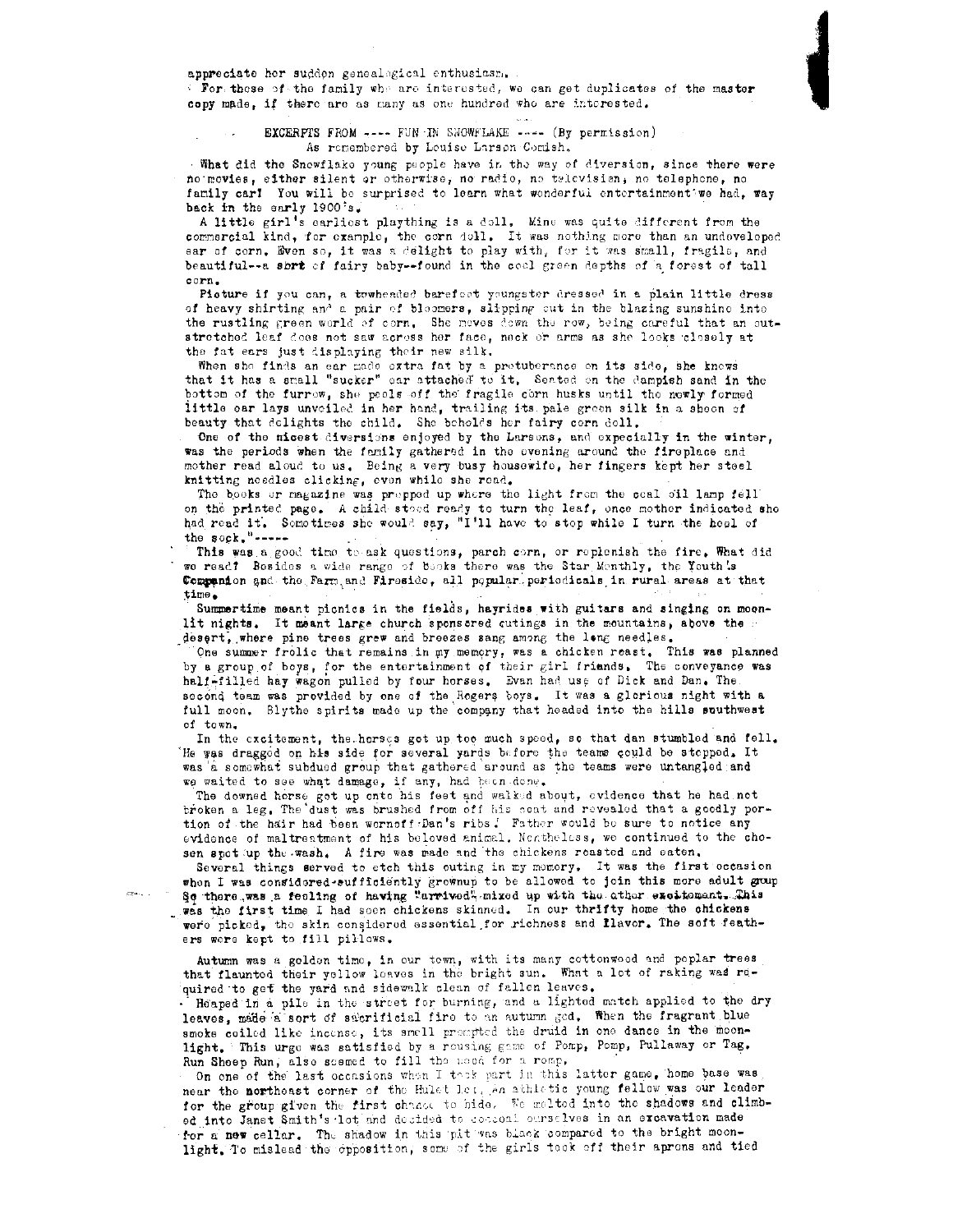themich their leader, so at a distance he would seem to be wearing skirts. He went suppeast the Smith home; out the front gate and walked west across the street like an older woman going to an neighbor for a cup of sugar, in full view of the watchful enemy a block away. Once beyond their view, the aprons were doffed, and the boy scurried round the block, to come up to the bonfire in exactly the opposite direction to the one his group had taken in leaving.

The opposing party was made up if "Sharp cookies" who were no "Johnnies come lately They were not to be fooled by that little maneuver, No, Sir! For they headed straight over the Smith fence. We could hear them coming, and we cowered close together. No need to get in to find if anyone is there. We'll just toss something in. If it hits one of the gals she'll let out a yell". We cringed in anticipation of a big rock coming our way. A clod of earth was the enly thing available to throw. It came sailing down, "Kerplop." on the back of one girl. She didn't make a sound. "Nobody home." shouted the enemy and wont away, further and further from home base. Shortly our leader s cry rang out, "Run sheep Run ". We raced to the fire the victors by a goodly margin.

#### That was great fur, good clean fun, wholesome, refreshing.  $\sqrt{2}$ ADELAIDE'S DESCENDANTS e e con

" Adolaide.'s bidest son, Herace N. Fish, filled a mission to Samoa and then married Sariah Hunt. He was the farst telegraph eperator in Snowflake, and he followed this vocation on the Santo Fe, and then in California.

 $\sigma_{\rm{max}}$ 

Their cliest, Chardee, and her husband, Louis E. Libbey, have just moved to Costa Mesa, south of Los Angeles, where Clarice wants to continue painting between Rolief Society and other church activities and heme duties.

She has 3 children: Virginia with her husband Charles Max Ludlew and 4 children are helping to koep their ward in Brigham City, Utah, in the frent ranks, Neil W. Benner and Norma (McLaws) and one child are presently in Hawaii, Their third child Loren is still at home.

-Borace's second child, Chauncey, with is wife Nancy live in San Gabriel, Calif. They are an active couple, pillars in the church and radiate a sweet influence. Chauncey's methor, Sariah Fish, widow for 15 years, is now living with Chauncy and Nancy.

Don, Horace's third child, and his wife Esther, live in Merced, Calif., where He runs a TV shop and keeps a Sunday School class on their tees, also finds time for Quorum and geneal spical activities.

 $\sim$ 

ال است الأمريكات السياحية التي السياح الأمريكية المورد الأسراء ال ا تقار

Adolaide's second Shild, Silas L. Fish, lives with his wife Irene in Phoenix. She keeps epen house Sunday afternahns and eften at other times for these who call for patriarchal blessings, and acts as scribe also. The contacts with those who apply for blossings are stimulating. Many have romarkable and inspiring faith. Silas has 6 living children and also claims Irone's daughter, Jane Butler, wife of Major Dugene H. Butler (U.S.Air Force) and mother of 4. They are very active church workers.

... J. Allen Fish and Cloah live in Las Vegas where Allen manages a drug store and Cleah is kept so busy that she cannet get to Tucs n very eften to see her grandchildren. Their only child, Marilyn, who married Sam Case, has two children. Same is the Bishop's right hand man in a Tucson ward; and also a capable engineer in a large engineering company. Marilyn's typewriter is an important momber of the ward also.

Margaret is a librarian in the City Library in Santa Monica, California. Lalovi and Tom-Murdeck have five children. They live in Mesa. They can give time to the church, and still furnish basket ball talent, dance music, debating manager, Sunday Scheel teaching, missionary lessens, etc, etc.

Varena teaches school and church clusses in Snowflake and her husband Junius Webb can cut and haul logs, run or repair a sawmill 12 hours a day and also answer query call from the bishop. They have two childron. مريديني

Molvin is the Ph D of the family, is now deing research in the Midwest Research Institute in Kansas City, Mp. He is not an M.D. but has done valuable research work on cancer, and schizophronin, and other lines with names that baffle.

Lorma and Afton Carpenter live in Phoenix. Aften teaches school at Scottsdale Arcadia High Scheel. At one time they had six theories on raising a family, new they have sakehildren and no theories. Aften, recently released from a Stake Mission still keeps busy with his Sunday School class and several other assignments. Lorna is putting in her fifth year on the Primary Stake Board and some how found time, between her church duties and heme duties, to cemplete an extension class in college this winter. Some poople have emploined by

Adelaid's third child, Joseph S. became a great preacher and erator. He quit school toaching to teach Seminary, and was always happy to teach the Gaspel by example as well as orally. His wife, Julia Riggs, has been a widow for 20 years. She moved to Prove so her younger children could attend the BYU, and by hard work and solf-denial she did a wenderful part by them all. She had one son and three daughters.

Her pldest child, Charles, filled a mission, and is now a Captain in the Air Förce. He served in Kerea, and is still in the Service. He is werking with the